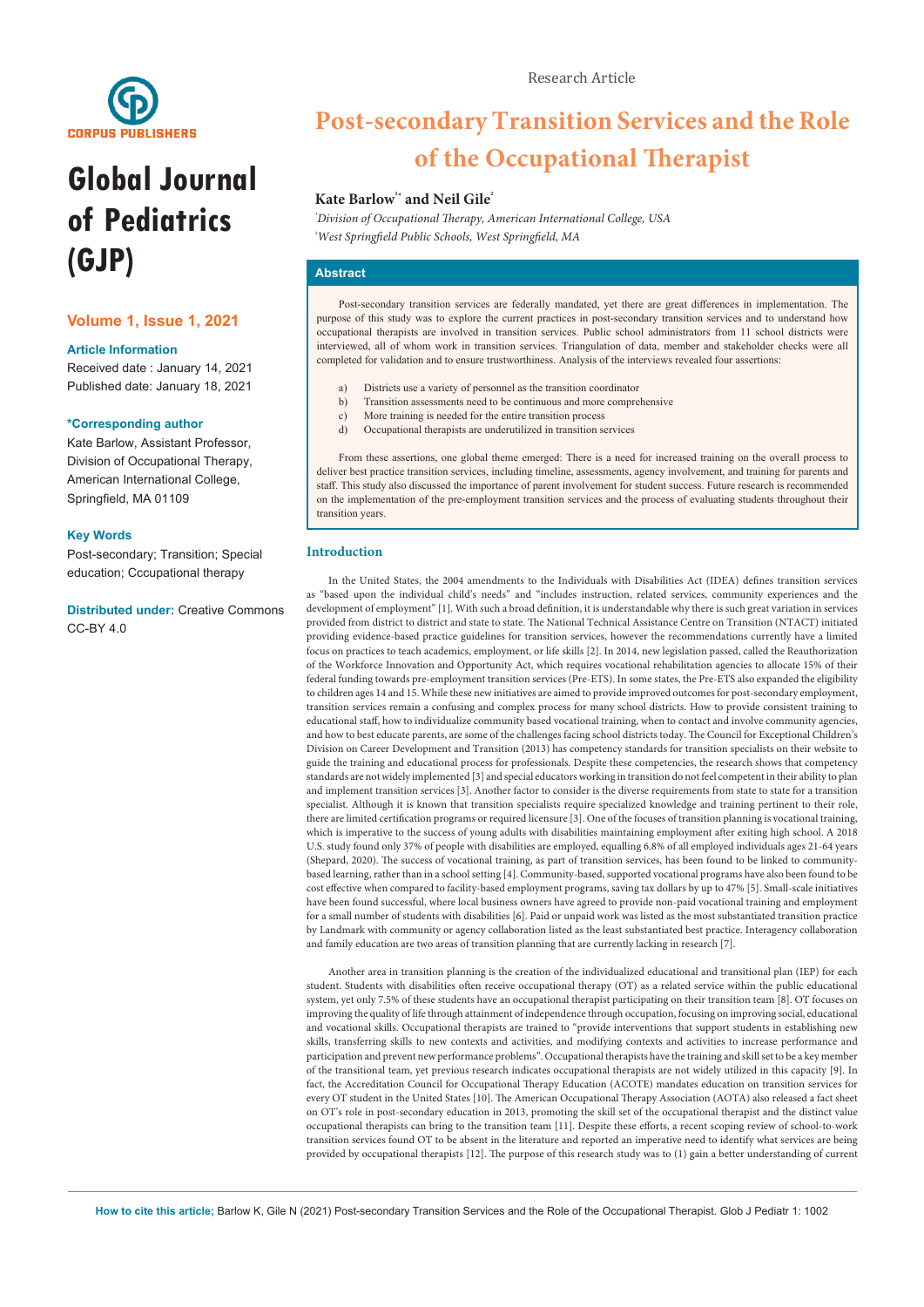

practices in post-secondary transition services and to (2) explore the role of occupational therapists in transition services from an administrative viewpoint. The viewpoint of the public-school administrator was selected to determine if administrators understand the full scope of OT services and to help understand why occupational therapists are not utilized to their full potential in post-secondary transition services.

## **Methods**

The principal investigator's institutional review board approved this qualitative study. A phenomenological approach was chosen due to the exploratory nature of the questions. A semi-structured interview with flexibility for elaboration was utilized. Questions were open ended to encourage a rich dialogue. Examples of questions include, "What do you feel is the biggest barrier to community based vocational training?" and "Who provides training for transition services?" Follow up questions were used when necessary to expand upon the subject matter. Both authors, an occupational therapist and an educational administrator, both with doctorate degrees, conducted interviews. The participants gave consent verbally prior to the interview. Interviews were scheduled at a time and location convenient for the subjects, with some interviews taking place in person and some over the phone.

#### **Participants**

Participants were recruited through an educational list serve, through convenience of location and from snowball recruitment. Subjects were geographically located in one state. The researchers contacted educational administrators from rural, suburban and urban areas to request interviews. Eleven school districts participated in the study (Table 1). The school district personnel interviewed consisted of directors of special education and special education coordinators.

|                |                                                                                                       |                   | <b>Size of School</b> |                 |
|----------------|-------------------------------------------------------------------------------------------------------|-------------------|-----------------------|-----------------|
| Subject        | <b>Position Title</b>                                                                                 | <b>Employment</b> | <b>District</b>       | <b>Location</b> |
|                | Special Education                                                                                     | Public School     |                       |                 |
| $\mathbf{1}$   | Director                                                                                              | System            | medium                | suburban        |
|                | Director of Special                                                                                   | Public School     |                       |                 |
| $\overline{c}$ | Education                                                                                             | System            | medium                | suburban        |
|                | Director of Student                                                                                   | Public School     |                       |                 |
| 3              | <b>Support Services</b>                                                                               | System            | medium                | suburban        |
|                | Director of Special                                                                                   | Public School     |                       |                 |
| 4              | Services                                                                                              | System            | medium                | suburban        |
|                | Director of Pupil                                                                                     | Public School     |                       |                 |
| 5              | Services                                                                                              | System            | small                 | rural           |
|                | Special Education                                                                                     | Public School     |                       |                 |
| 6              | Coordinator                                                                                           | System            | medium                | urban           |
|                | Special Education                                                                                     | Public School     |                       |                 |
| 7              | Director                                                                                              | System            | medium                | urban           |
|                | Special Education                                                                                     | Public School     |                       |                 |
| 8              | Director                                                                                              | System            | medium                | suburban        |
|                | Special Education                                                                                     | Public School     |                       |                 |
| 9              | Director                                                                                              | System            | small                 | rural           |
|                | Special Education                                                                                     | Public School     |                       |                 |
| 10             | Director                                                                                              | System            | small                 | rural           |
|                | Special Education                                                                                     | Public School     |                       |                 |
| 11             | Director<br>Note: School district size is determined as large (over 10,000 students enrolled), medium | System            | small                 | rural           |

**Table 1:** Participant Characteristics.

(2500-9,999 students enrolled) and small (<2500 students enrolled).

## **Data Analysis**

To ensure rigor, the researchers kept a detailed account of all participant activity, such as email correspondence and dates of interviews. The in-person interviews were recorded, when given permission and transcribed. All interviews were transcribed and read at least twice prior to coding. The interviews were analysed into nine codes. From the nine codes, nine organizing themes emerged, and four assertions were made. Out of the four assertions, one global theme was found. Validation was achieved through triangulation and through member and stakeholder checks. After both researchers coded and analysed data separately and agreed upon themes, the thematic analysis of the data was presented to three subjects that were interviewed to make sure the findings resonated, and the subjects agreed with the findings. After the member checks, the trustworthiness of the data was further ensured by completing a stakeholder check with a transition expert. The transition expert was a special education teacher with over 20 years of experience working with children with disabilities ages 14-22 years. The transition expert was recommended from the state's department of education, post-secondary transition coordinator and was not previously known by the researchers. The results of the study and the thematic analysis was shared with the transition expert, who was also in agreement with the study's findings.

#### **Results**

Overall, the data analysis yielded one global theme: there is a need for increased, consistent training on the overall process to deliver best practice transition services, including timeline, assessments, agency involvement, as well as increased training for parents and staff (Table 2). The subjects all discussed the need for training; training for the educational school district personnel, training for the community sites and educational opportunities for the parents. In order to keep confidentiality, quotes will not be linked to participants.

The training for educational personnel is needed on the paperwork, timeline, assessments to evaluate student skills, agency involvement, and procedures for obtaining vocational sites in the community.

"As one special education director stated: To be honest, that is one area, one target area, and there are certainly areas of opportunity to refine and sort of improve our programming, and how we write, transition plans, and what does that look like and starting very, very early."

#### **Another subject Stated**

"So, that is an area of deficit for us because we tend to as a district, and this was past practice; and I am hoping that we develop more internal programs, but really, we did not have to do a lot of that training because if the district thought a student needed that, they would send them to and took care of them. In addition, we are paying them a small fortune to educate them."

The data also revealed four assertions labelled as identifying a transition coordinator, skills assessment needs, training needs, and the underutilization of occupational therapists.

#### **Identifying a transition coordinator**

The process of identifying a transition coordinator or members of the transition team tends to be dependent on the unique characteristics associated with the district. The districts interviewed had a variety of personnel serving as the transition coordinator/ specialist. Out of the 11 districts interviewed, two had a position designated as a "transition specialist." The other districts had a special education coordinator or a special education teacher serving in the role of transition specialist. The districts also reported a variety of varying members for the transition team, including the student, parents, regular education teacher, special education teacher, related services when appropriate, school counselor, Department of Mental Health, Department of Developmental Services, State Rehabilitation Commission and other outside agencies when appropriate.

#### **Skills assessment needs**

The second assertion was that there is a need to provide a more comprehensive, continuous, skills assessment to better understand the individual needs and strengths of each student. Six of the 11 districts discussed the need for students to be evaluated on a continuous basis. Although the students are evaluated when they first receive a transition IEP, the participants commented on the need for a more comprehensive skills assessment. There is also the need for continuous skills assessments for specific occupational activities within the home, school and community settings. A student's ability to do laundry, take public transportation and work as a cashier at the local grocery store all require varying skills that may be developed into IEP goals. Given that some students continue through

**Citation:** Barlow K, Gile N (2021) Post-secondary Transition Services and the Role of the Occupational Therapist. Glob J Pediatr 1: 1002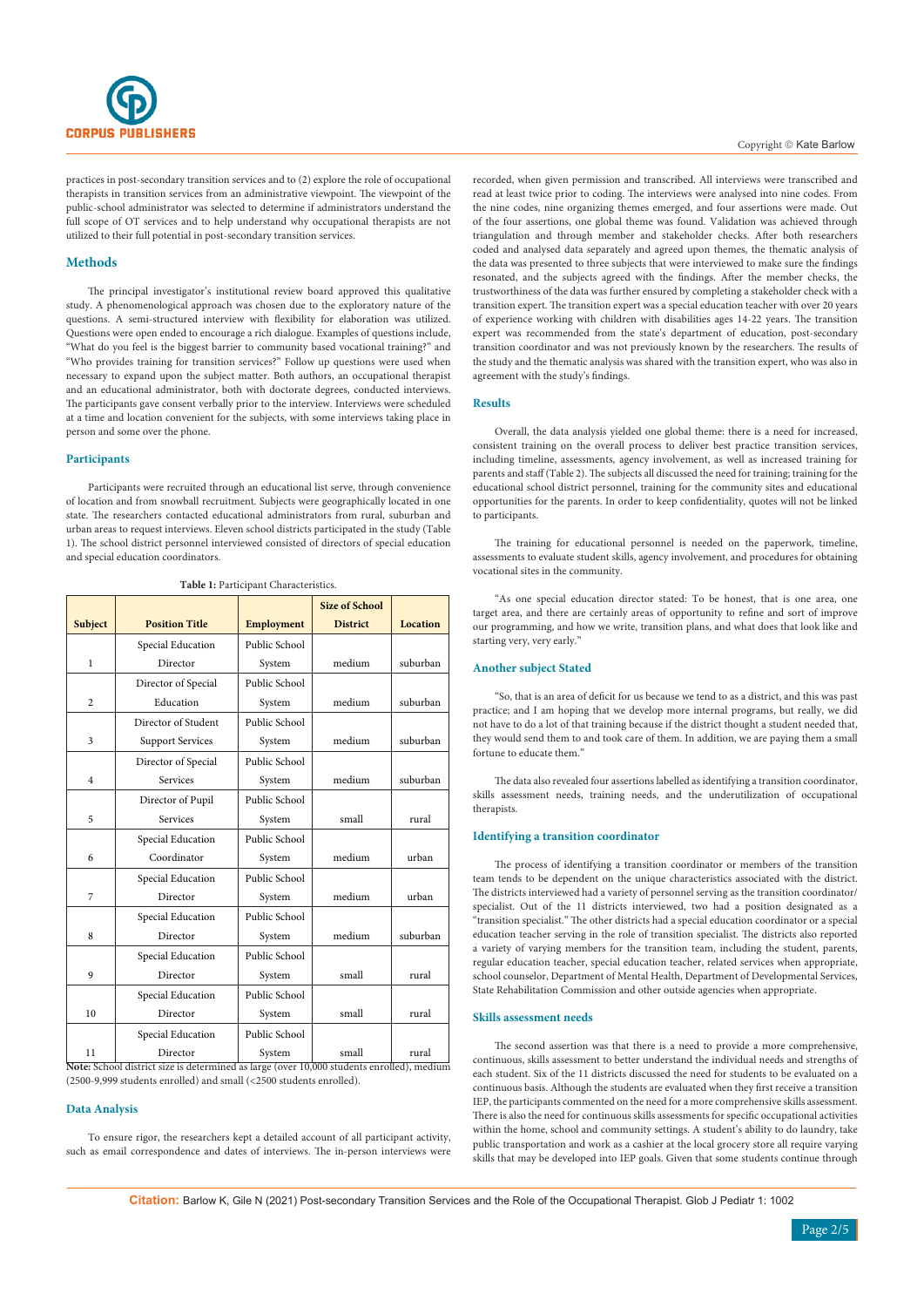

| Codes                  | <b>Organizing theme</b>                                | <b>Assertions Identified</b>                  | <b>Global Themes</b>                                    |
|------------------------|--------------------------------------------------------|-----------------------------------------------|---------------------------------------------------------|
|                        |                                                        | The process of identifying a transition       |                                                         |
|                        | A variety of individuals in different roles serve as   | coordinator or members of the transition      |                                                         |
|                        | the transition coordinator                             | team tends to be dependent on the unique      |                                                         |
| Personnel              |                                                        | characteristics associated with the district. |                                                         |
|                        | Other than the required team members, all other        |                                               |                                                         |
| <b>Transition Team</b> | transition IEP members are situational.                |                                               |                                                         |
| Home Evaluation        |                                                        |                                               | There is a need to provide a more comprehensive,        |
|                        | There is a limited amount of assessment occurring      | There is a limited amount of assessment       | continuous, skills assessment to better understand      |
|                        | beyond the school walls.                               | occurring beyond the school walls.            | the individual needs and strengths of each student.     |
|                        |                                                        |                                               | There is a need for increased, consistent training on   |
|                        |                                                        |                                               | the overall process to deliver best practice transition |
|                        |                                                        |                                               | services, including timeline, assessments, agency       |
|                        |                                                        |                                               | involvement, as well as increased training for          |
| Agencies Involved      |                                                        |                                               | parents and staff.                                      |
|                        | Although community agencies are involved, there is     |                                               |                                                         |
| Vocational             | not a clear, defined set of guidelines or timeline for |                                               |                                                         |
| Opportunities          | involvement.                                           |                                               |                                                         |
|                        |                                                        | There is a great need for statewide training  |                                                         |
|                        |                                                        | on the entire process of transition,          |                                                         |
|                        | Community Based vocational opportunities               | including assessment, timeline for agency     |                                                         |
|                        | are limited for a variety of reasons and not           | involvement, how to obtain community          |                                                         |
| Training               | individualized for most.                               | vocational sites and the new Pre-ETS.         |                                                         |
|                        | Training varies greatly for every district and there   |                                               |                                                         |
|                        | does not seem to be a centralized/standardized         |                                               |                                                         |
| Training               | training for the services required.                    |                                               |                                                         |
|                        | Transportation followed by educating parents were      |                                               |                                                         |
| <b>Barriers</b>        | the biggest barriers reported                          |                                               |                                                         |
|                        | Overall planning and using the planning form           |                                               |                                                         |
| Steps for Community-   | to capture students' interests were the 2 most         |                                               |                                                         |
| <b>Based Vocation</b>  | important steps cited. Educating parents and           |                                               |                                                         |
|                        | assessing students' skills were tied for third.        |                                               |                                                         |
| Occupational           | Occupational therapists are involved minimally in      | Occupational therapists are underutilized     |                                                         |
| Therapists' Role       | the transition process and only when IEP driven.       | in transition services.                       |                                                         |

#### **Table 2:** Thematic analysis framework.

their 22nd year, students need updated evaluations to assess their current skills that are context specific to address their changing needs for continued progress.

#### **Training needs**

The third assertion was that there is a great need for state-wide training on the entire process of transition, including assessment, timeline for agency involvement, how to obtain community vocational sites and the new Pre-ETS. A best practice model for the process of obtaining, staffing and training community based vocational sites is needed. Participants commented on the difficulty of the transition IEP paperwork, the lack of knowledge and access to evidence-based skills assessments, and the difficulty with acquiring and maintaining vocational sites in the community. Some participants also noted difficulty with utilizing paraprofessionals in the community due to contract regulations and training. Respondents also commented on the relationships required for community agencies to be active participants in the transition IEP process. Not only did subjects feel it was difficult to know when and who to contact for outside agencies, but also how to develop and maintain the relationships needed for successful student outcomes.

## **The underutilization of occupational therapists**

The last assertion was that occupational therapists are underutilized in transition

services. Nine of the 11 school districts reported that the occupational therapist is not actively involved as a member of the transition team, unless the student is receiving OT as a related service. Only one district reported that the OT was a regular member of the transition team. Five of the respondents reported that the occupational therapist had too large of a caseload and was only utilized as a direct service provider. The idea of occupational therapists being more involved in transition planning and conducting assessments was reported as favourable, however unrealistic given current caseload demands.

## **Student success**

Other important information gained from the interviews was related to student success. One contributing factor to the students' success was found to be dependent on accessibility of vocational opportunities. In the majority of interviews, the subjects recognized that successful experiences hinged on 1) the availability of local businesses, 2) how well trained and supported both the businesses and support staff are, and 3) the financial commitment of the district to support staff, transportation, and training. One of the problems reported did community sites not fully understand the role of the support staff, such as complaining when the support staff was reading, or complaining that the support staff was too harsh with a student. The community sites and the school districts need to be in regular communication about the changing needs of the students and the importance of weaning support from the support staff. It is also important that sites not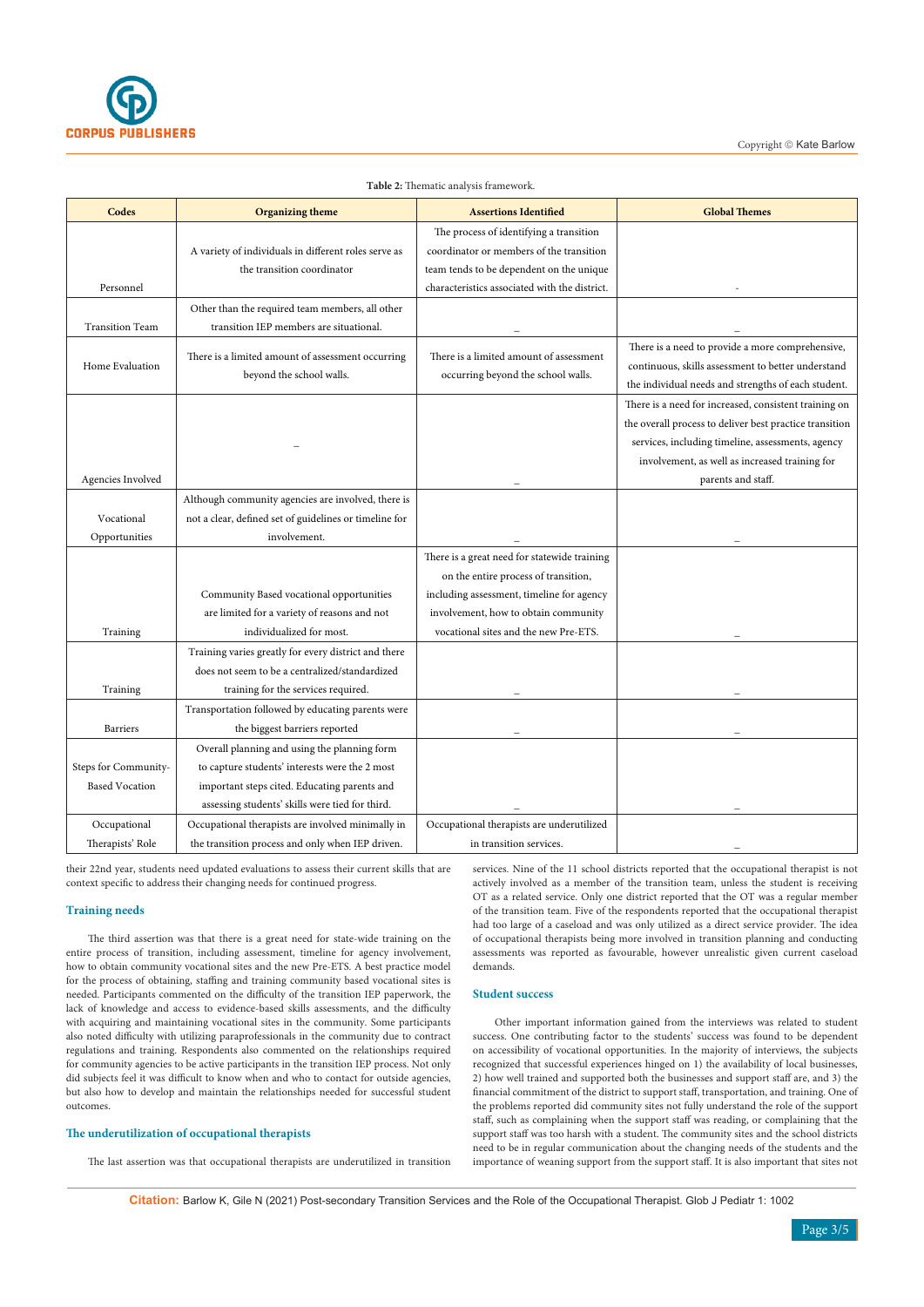

baby or patronize the students with disabilities. Regardless of whether or not a district has the luxury of busing or public transportation to access vocational opportunities in the community, there remains the challenge of getting the district to financially commit to adequately training staff to work with students for both the short and long term. With the constant flux of students in a district from year to year due to aging out and different levels of abilities, keeping the trained support staff in post-secondary transition services was also reported as problematic. Parent involvement was overwhelmingly recognized as the largest influence on student success. The educators interviewed stated it was important for parents to have high expectations of their child's ability. It was also deemed critical that parents are knowledgeable of the laws regarding persons with disabilities. Subjects stated that parents need to understand the supports available to them and how to access those supports. Limited access to transportation and limited parental involvement were two significant barriers reported to inhibit a student's success.

#### **Stakeholder validation**

The stakeholder validation process also yielded valuable information. After validating the thematic analysis, the transition expert offered her professional opinion and advice on transition services. When discussing the varied implementation process, the transition expert stated that there are many transition timelines available, but consistency of usage was problematic. She highly recommended having an education team leader run all the transition IEP meetings, versus having each special education teacher being responsible for knowing the transition paperwork. Having a point person know the timeline, paperwork, agency contacts and transition laws facilitates a successful outcome. The transition expert also recommended to "beginning with the end in mind." An explanation of this phrase included having the student and family discuss what they envision the student's daily schedule to be when the student is 22 years old; including showering, picking out clothes, getting dressed, working, transportation, etc. Mapping out the steps to work towards independence educates the family on what needs to be done at home, at school and in the community. This allows families to understand the roles and responsibilities of both the school and home. It is also vital to explain the importance of decreasing support over time.

#### **Discussion**

This phenomenological study highlighted the myriad of practices that districts throughout the state subscribe to in an attempt to best meet the needs of the students requiring post-secondary transitional services. The results based on the thematic analysis showed that a district's transition services are dependent on several key factors: personnel, involvement of agencies, vocational opportunities, and training. It was also made clear that although transition services are mandated, there is not a clearly defined process for implementation. One of the prevailing assertions that emerged was that school districts select the transition team based on the unique attributes of the student and there was no definitive formula for establishing a transition team. This does then beg the question for further discussion about the need to create a framework that could be used to establish a clear set of guidelines for determining the level and type of support a student requires. Such a framework should emphasize the need to properly and adequately train the key stakeholders in the various components associated with strategies and practices that enhance the entire process of transition, including assessment, timeline for agency involvement, how to obtain community vocational sites and the new Pre-ETS. As it currently stands, many districts contract with outside agencies to provide transition training, which can be cost prohibitive. This seminal assertion not only acknowledges this fact but also recognizes more must be done to better support district funded positions in order to improve student outcomes. A study by [13] surveyed transition teams and found similar results indicating a need for more transition training. It is also clear that the role of the occupational therapist is not being utilized in post-secondary transition. This is especially significant when considering that, much of the occupational therapist's expertise entails working with students on life skills that apply to daily work and living experiences. These results support previous findings that the occupational therapist has minimal involvement in transition planning [13-15]. A study examining the perceptions of team members when the occupational therapist conducted the transition assessments found positive results [13]. This indicates there is the potential opportunity to further explore how districts can implement best practices associated with the Response to Intervention (RTI) model to utilize occupational therapists in transition planning. Occupational therapists also bring the lens of the Participatory Occupational Justice Framework [14], which facilitates social inclusion. Social inclusion involves having the resources and opportunities to fully participate and contribute to society [14]. With the Participatory Occupational Justice Framework, "its collaborative, enabling processes are to raise consciousness of occupational injustice, engage collaboratively with partners, mediate on an agreed plan, strategize how to find resources, support implementation and continuous evaluation, and inspire advocacy for sustainability or closure" [14]. This "blueprint for action", supports the post-secondary transition process and all its complexities.

#### **Future considerations**

Looking ahead, it is critical to consider the findings of this research and how best to support this specific population of students with disabilities. Further research should be conducted to better analyze ways in which districts could do such. It is clear that the federal government has attempted to clear a path for such work to occur by making necessary adjustments to the Workforce Innovation and Opportunity Act (WIOA) in 2014 by adding Pre-ETS, which specifically targets this population. As the program is new and only 18% of students who applied vocational rehabilitation services received Pre-ETS [15], there is great potential for improvement and program development. Next steps or potential future studies should focus on the implementation of Pre-ETS and on the longevity of employment of students who are successfully employed when aging out of the districts. An analysis of the current practice for evaluating students' skills through the transition process would also be beneficial in response to the reported need for ongoing skills assessment. Examining the education provided to families throughout the transition process would also be beneficial. In order to increase the presence of occupational therapists on the transition teams, a recommendation is for academic programs to consider adding or increasing their fieldwork experiences in local transition programs [16]. Having OT students assist on vocational sites in the community, self-determination training and community mapping may bring a greater awareness to the skill set occupational therapists can contribute to the transition team. Occupational therapists within the public schools also need to continue to advocate for a workload versus a caseload in order to increase their participate in non-service driven activities, such as RtI and becoming a permanent member on a transition team. Using the suggested approach by AOTA (2014) [17] to question whether the transition assessments conducted are the most appropriate and completed by the most qualified individual may also provide an opportunity for occupational therapists to express their distinct value.

#### **Limitations**

This phenomenological study consisted of 11 school districts all within one state. Although saturation was obtained, the findings may not be universal across the country. The subjects interviewed did not necessarily share the exact same job title and consequently had different roles and responsibilities. It may also be considered a limitation that occupational therapists were not interviewed regarding their role.

## **Conclusions**

Emerging from the study was a clear indication that more training is needed. A dialogue and planning would also be beneficial within and beyond school districts to align common practices; furthermore, it was conclusive that districts were not utilizing the expertise of the occupational therapist.

#### **Acknowledgement**

We would like to thank Sherry Elander for her time and contributions to this study and for her contributions to improving transition services for the children we serve.

#### **References**

- 1. [Luft P \(2015\) Transition services for DHH adolescents and young adults with](https://pubmed.ncbi.nlm.nih.gov/26497077/)  [disabilities: Challenges and theoretical frameworks. American Annals of the Deaf](https://pubmed.ncbi.nlm.nih.gov/26497077/)  [160\(4\): 395-414.](https://pubmed.ncbi.nlm.nih.gov/26497077/)
- 2. [Test D, Fowler C \(2018\) A look at the past, present, and future of rural secondary](file:///F:\Journal%20data\GJP\Artcile%20details\2021\1.%20January\1.%20GJP-RA-21-102_W\Proof\1.%09https:\journals-sagepub-com.ezai.ez.cwmars.org:3243\doi\pdf\10.1177\8756870517751607)  [transition. Rural Special Education Quarterly 37\(2\): 68-78.](file:///F:\Journal%20data\GJP\Artcile%20details\2021\1.%20January\1.%20GJP-RA-21-102_W\Proof\1.%09https:\journals-sagepub-com.ezai.ez.cwmars.org:3243\doi\pdf\10.1177\8756870517751607)
- 3. [Plotner A, Simonsen M \(2018\) Examining federally funded secondary transition](http://dx.doi.org.ezai.ez.cwmars.org:3200/10.1177/2165143417742138)  [personnel preparation programs. Career Development and Transition for](http://dx.doi.org.ezai.ez.cwmars.org:3200/10.1177/2165143417742138)  [Exceptional Individuals 41\(1\): 39-49.](http://dx.doi.org.ezai.ez.cwmars.org:3200/10.1177/2165143417742138)
- 4. [Rogan P, Updike J, Chesterfield G, Savage S \(2014\) The SITE program at IUPUI:](https://content.iospress.com/articles/journal-of-vocational-rehabilitation/jvr673)  [A post-secondary program for individuals with intellectual disabilities. Journal of](https://content.iospress.com/articles/journal-of-vocational-rehabilitation/jvr673)  [Vocational Rehabilitation 40: 109-116.](https://content.iospress.com/articles/journal-of-vocational-rehabilitation/jvr673)
- 5. [Cimera R, Burgess S, Bedesem P \(2014\) Does providing transition services by age](https://doi.org/10.1177/1540796914534633)  [14 produce better vocational outcomes for students with intellectual disability?](https://doi.org/10.1177/1540796914534633)  [Research for Practice for Persons with Severe Disabilities 39\(1\): 47-54.](https://doi.org/10.1177/1540796914534633)
- 6. [Clarke S, Sloper P, Moran N, Cusworth L, Franklin A, et al. \(2011\) Multi-agency](https://www.emerald.com/insight/content/doi/10.1108/14769011111176734/full/html?skipTracking=true)  [transition services: Greater collaboration needed to meet the priorities of young](https://www.emerald.com/insight/content/doi/10.1108/14769011111176734/full/html?skipTracking=true)

**Citation:** Barlow K, Gile N (2021) Post-secondary Transition Services and the Role of the Occupational Therapist. Glob J Pediatr 1: 1002